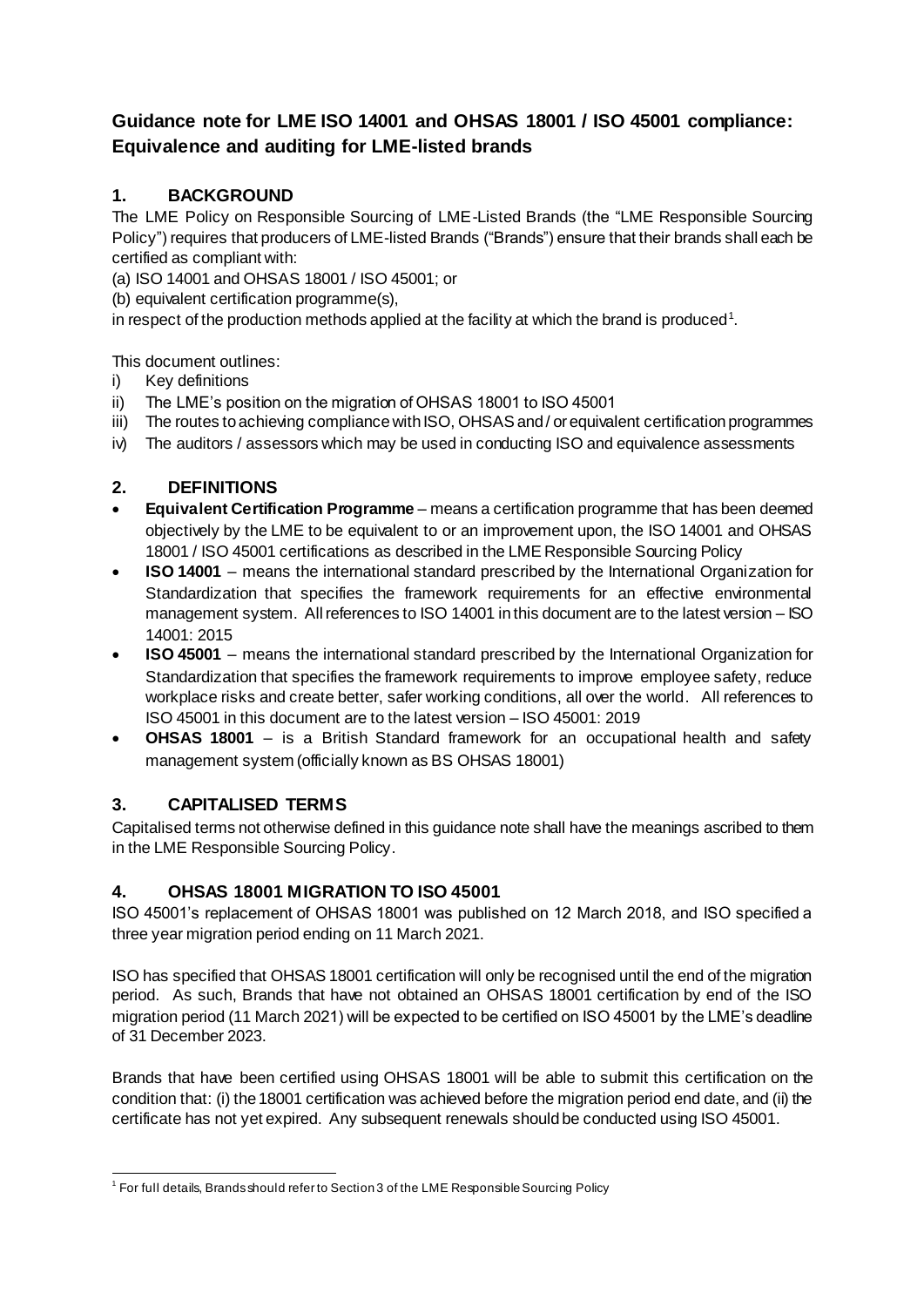Any brands using an equivalent standard will be expected to assess equivalence of such standard against ISO 45001, using the process outlined below.



#### **5. ROUTES TO COMPLIANCE**

*Figure 1 – Compliance flow chart*

There are two options for Brands to meet their LME environmental and occupational health management certification compliance, as summarised in Figure 1:

- i) Obtain and maintain ISO 14001 and OHSAS 18001 / ISO 45001 certification and ensure that the LME is at all times in receipt of a unexpired, valid copy of each certification
- ii) Obtain and maintain certification from an Equivalent Certification Programme. This can be through: (a) a standalone (internal or external) management system (or systems) that incorporate(s) ISO requirements or similar<sup>2</sup>, or (b) a Track A standard that has been assessed as incorporating all the ISO requirements. For both (a) and (b), an initial "equivalence assessment<sup>3</sup>, conducted by an independent auditor<sup>4</sup> will be required to establish that the certification programme covers all the ISO requirements<sup>5</sup>. Brand compliance will then need to be evidenced to the LME for (a) by provision of certification, and for (b) by compliance with the Track A standard

## **Option 1 – Obtain and maintain ISO 14001 and OHSAS 18001 / ISO 45001 certification**

The process for Brands wishing to comply via direct ISO / OHSAS certification is as follows:

 $\overline{a}$ 

<sup>&</sup>lt;sup>2</sup> Please note, that should national, regional or international regulatory requirements also reflect certification equivalence (and be subject to an appropriate audit), the LME will also accept this as a route to equivalence<br><sup>3</sup> This is a case off accomment, unless the equivalent estimation programme under

This is a one-off assessment, unless the equivalent certification programme undergoes material revision , in which case the equivalence assessment will need to be reconfirmed

<sup>4</sup> An auditor / assessor that meets the LME's requirements as set out in the LME Audit Company application and the LME Lead Auditor application

 $^5$  Please note, equivalence assessment can also be commissioned by a Track A standard independently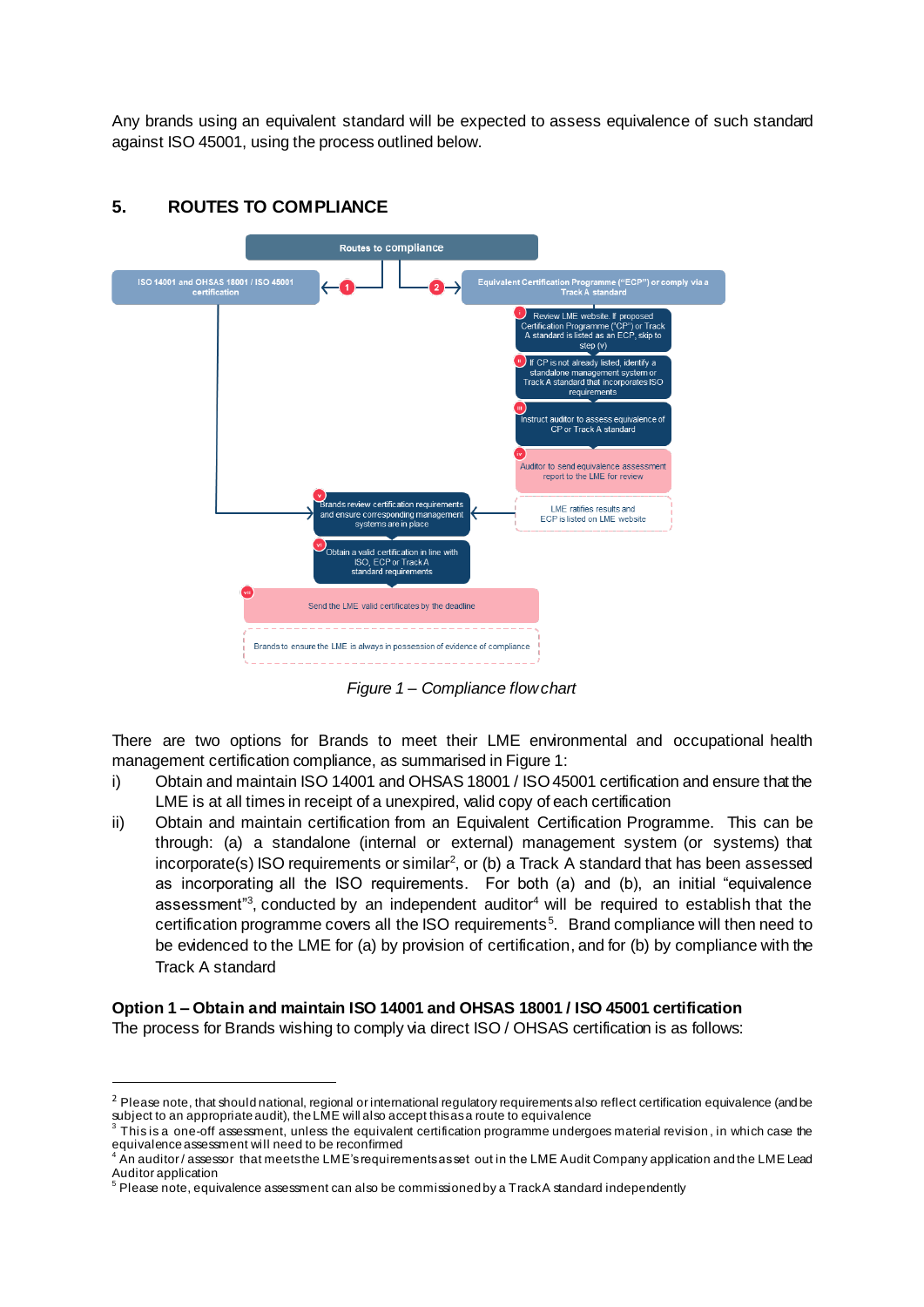- 1. Review ISO 14001 and OHSAS 18001 / ISO 45001 certification requirements these can be accessed via the ISO website
- 2. Undertake and ensure corresponding management systems are in place that will enable the Brand to obtain the requisite certification in accordance with the LME Responsible Sourcing Policy – the scope of certifications should be appropriate and relevant to the production methods (being the smelting or equivalent step, in all cases being the final substantive step resulting in the production of LME grade metal) applied at the facility or facilities at which the Brand is produced
- 3. Obtain a valid certification in line with ISO and OHSAS requirements
- 4. Send to the LME valid certificates by the LME certification deadline $<sup>6</sup>$  scanned copies of</sup> certificates sent to the LME via email will be accepted
- 5. Brands are expected to ensure that the LME is at all times in receipt of an unexpired, valid copy of each certification – Brands should also notify the LME should there be any change to certification status

#### **Option 2 – Steps to obtain and maintain certification from an equivalent certification programme ("ECP") or comply via a Track A standard which incorporates equivalent requirements**

- 1. Brand reviews the LME website for certification programmes and Track A standards confirmed by the LME as equivalent (if the Brand's intended ECP is listed then move directly to step 6, if not continue to next step (step 2)
- 2. Brand identifies an alternative CP that it wishes to use for compliance. For both (a) a standalone (internal or external) management system (or systems) that incorporate(s) ISO requirements or similar – and for  $(b)$  – a Track A standard that has been assessed as incorporating all the ISO requirements – an initial "equivalence assessment"7, conducted by an independent auditor<sup>8</sup> will be required to establish that the certification programme or Track A standard covers all the ISO requirements directly (or as will be the case in some Track A standards, through other elements of their assurance system)
- 3. Brand retains an appropriate auditor (in line with the LME's auditor requirements as set out in the LME Audit Company application and the LME Lead Auditor application) and, with the permission of the certification programme owner if relevant, instructs the auditor to assess whether the certification programme or Track A standard is equivalent by undertaking an equivalence assessment. This is a one-off assessment to ensure equivalence/parity of standards and will only need to be re-assessed in the event of material changes to the equivalent certification programme
- 4. Auditor sends equivalence assessment report to the LME for review
- 5. LME reviews the report, ratifies the equivalence, and the ECP can be listed on the LME website. Where the Brand is not the owner of the ECP, the Brand must provide the LME with evidence, acceptable to the LME (whether in the form of a letter or otherwise) that the owner agrees to publication on the website
- 6. Brand ensures the corresponding management systems are in place that will enable the Brand to obtain equivalent certification
- 7. Brand will: (a) obtain valid certificates in line with the ECP's requirements, or for (b) comply with chosen Track A standard and requirements
- 8. Brand sends to the LME valid certificates by LME certification deadline scanned copies of certificates emailed to the LME will be accepted. If using a Track A standard, the Brand should meet the requirements for Track A and submit to the LME in line with that process.
- 9. Brands are expected to ensure that the LME is at all times in receipt of a unexpired, valid copy of each such certification or Track A compliance

 6 The first certification deadline being 31 December 2023

 $^7$  This is a one-off assessment, unless the equivalent certification programme undergoes material revision in which case the equivalence assessment will need to be reconfirmed<br><sup>8</sup> An auditor / assessor that adheres to the LME's requirements as set out in the LME Audit Company application and the LME

Lead Auditor application